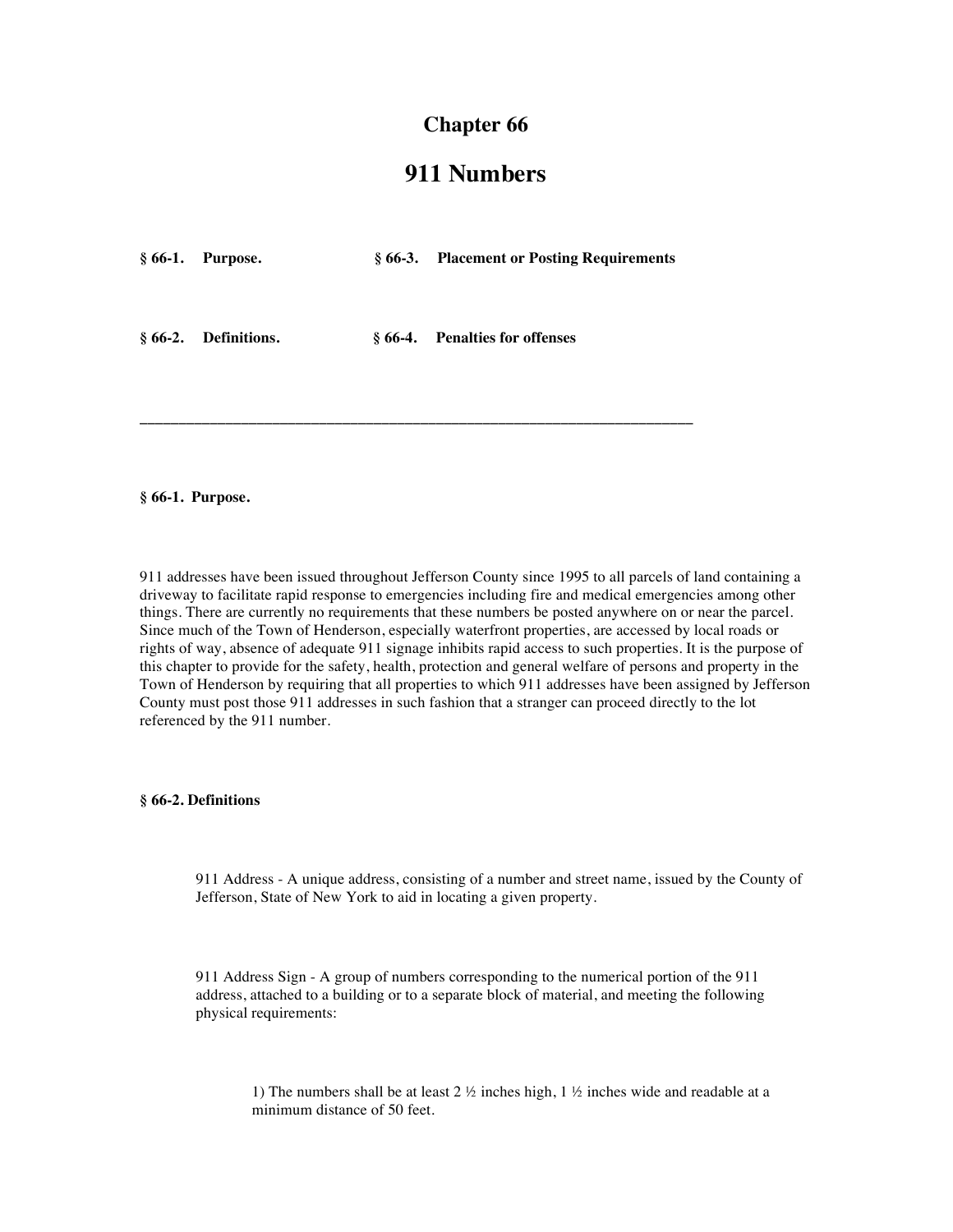2) The numbers shall be made of weather resistant material and shall be maintained so as to be visible at all times during daylight hours according to paragraph (1) above.

Enforcement Officer - The Zoning Enforcement Officer of the Town of Henderson and his duly appointed assistants or deputies or such other person appointed by the Town of Henderson to enforce the provisions of this chapter,

Street Name - The name assigned to a particular road or right of way, whether public or private, by the Town of Henderson, Jefferson County, or the State of New York, and shown on the official map of the Town of Henderson.

Street Sign - A sign containing the street name of a particular road or right of way usually placed at least at intersections of roads in order to direct traffic.

#### **§ 66-3. Placement or Posting Requirements**.

1) Each lot to which a 911 address has been issued shall post at least one 911 address sign on or close to the principal structure on the lot so as to be clearly visible at a minimum distance of 50 feet.

2) Whenever the principal structure on the lot is not clearly visible from the road or right of way bearing the street name of the 911 address, a 911 address sign shall also be posted at the intersection of that road or right of way and the named road or right way providing access to it. This may be placed on a mail box or posted separately.

3) If the principal structure on the lot is only accessible by means of an unnamed right of way, one or more 911 address signs, along with directional arrows, must be posted at the last named road, and at intervals along the unnamed road or right of way providing access to the building sufficient to allow unambiguous travel to the principal structure. Finally a 911 address sign must be posted at or close to the principal structure.